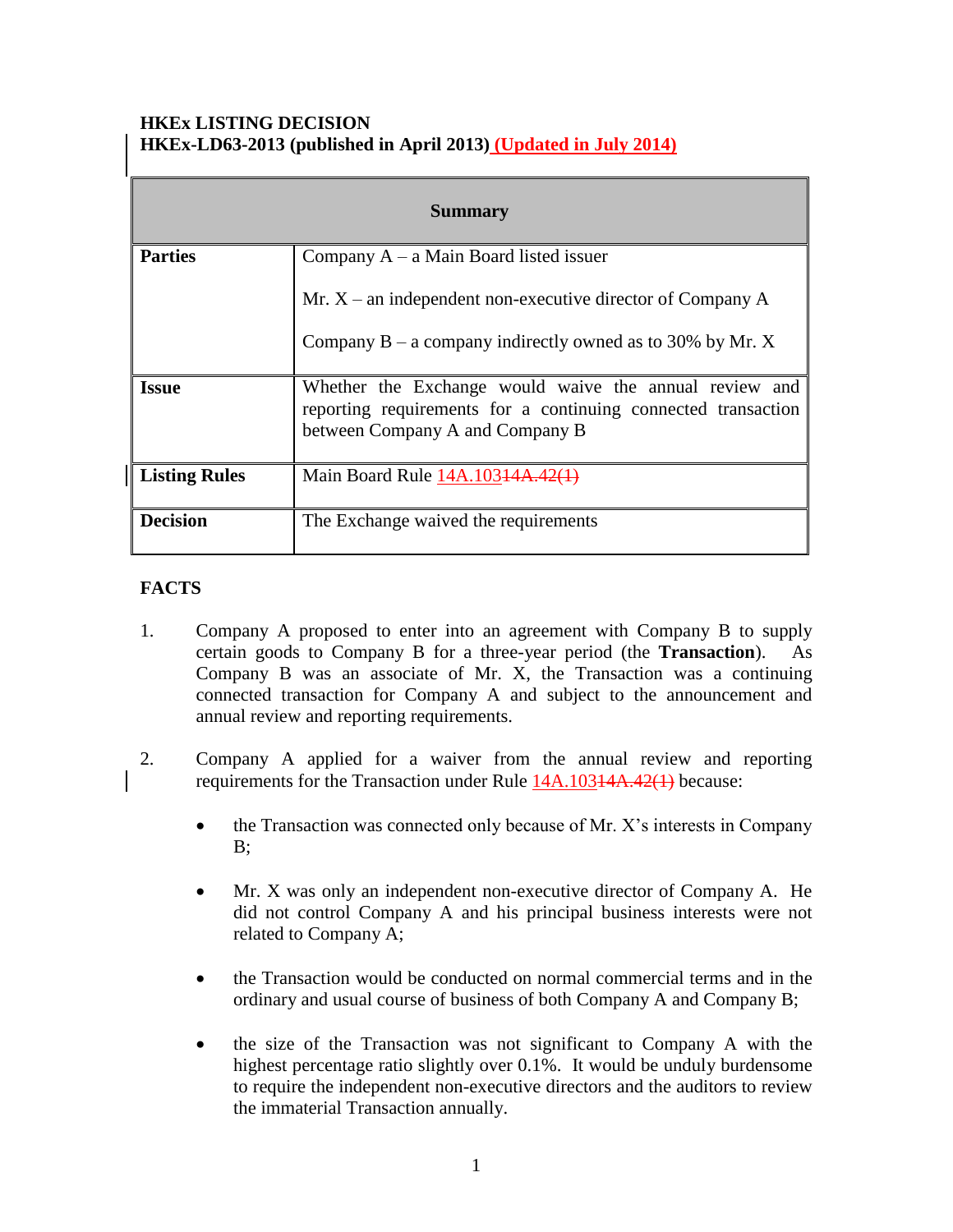3. It would disclose the Transaction and the waiver, if granted, by way of an announcement.

## **APPLICABLE LISTING RULE**

4. Rule 14A.10314A.42 states that:

"The Exchange may waive consider granting waivers from all or some any of the connected transaction requirements for a connected transaction with a non-executive director of the listed issuer or its subsidiaries ifof this Chapter. In particular, the Exchange will consider granting waivers for the following transactions:

- $(1)$  a transaction which is connected only because of the interest of a non-executive director of the listed issuer where the Exchange is satisfied that:; and
- (2) the director does not control the listed issuer's group, and his principal business interest is not the listed issuer's group.

(a) such director does not control the listed issuer; and

(b) his principal business interest is not the listed issuer.

Where a waiver is granted from given from the requirement to obtain independent the shareholders' approval requirement under pursuant to this rule 14A.42(1*)*, the Exchange may require a letter from the listed issuer's auditor or an acceptable financial adviser acceptable to the Exchange stating that in their to give the opinion that the transaction is fair and reasonable to so far as the shareholders as a whole of the listed issuer are concerned. " The Exchange will normally also require that:

an announcement containing brief details of the transaction be published in accordance with rule 2.07C as soon as possible thereafter; and

(ii) details of the transaction be included in the listed issuer's next published annual report and accounts; ..."

#### **ANALYSIS**

5. The connected transaction Rules seek to safeguard against connected persons taking advantage of their positions to the detriment of the issuer's minority shareholders.